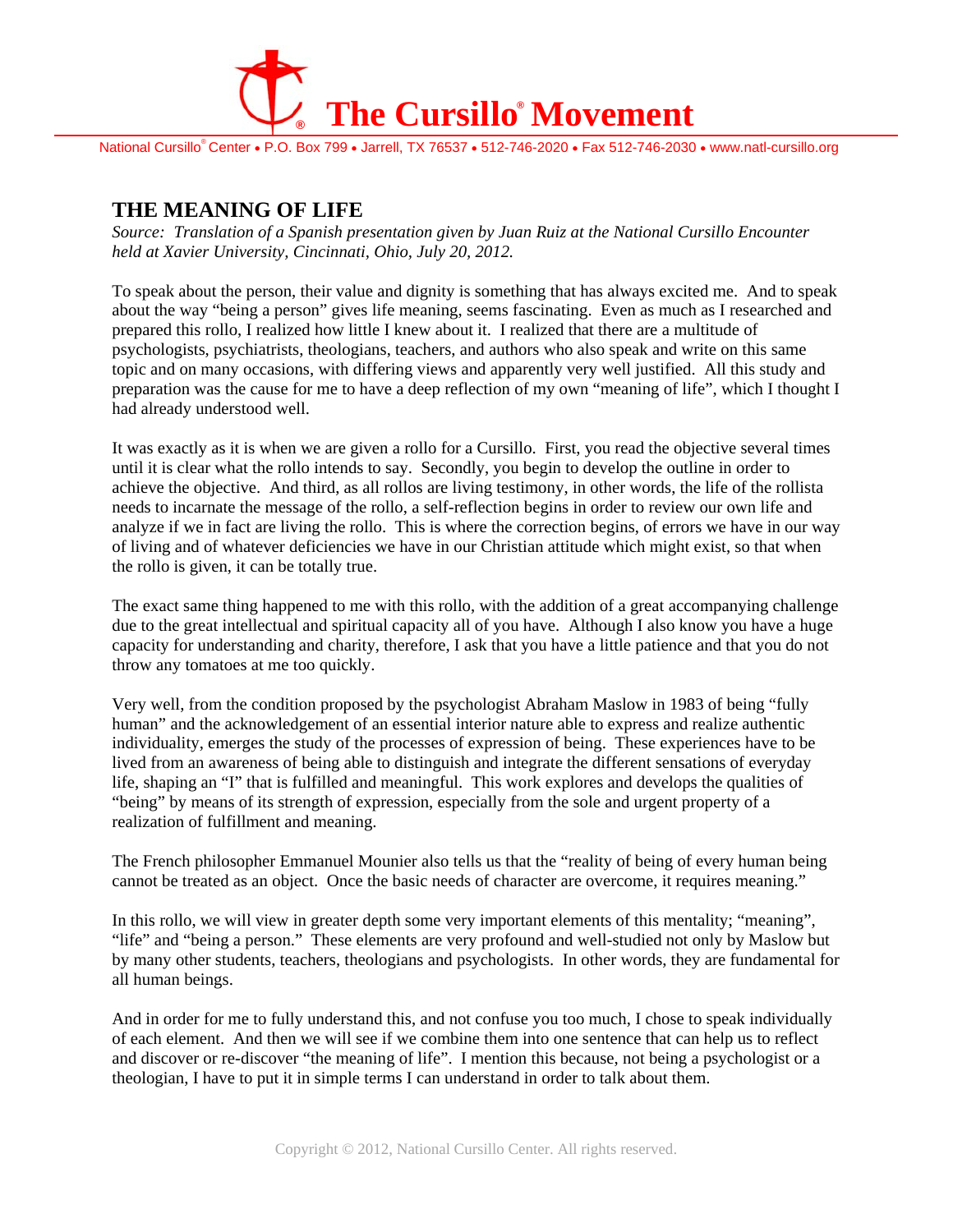*This reminds me of something that use to happen frequently in the university. We knew immediately who was taking the Psychology 101 class because they would begin analyzing and questioning the whole world and everything around them. It is an uncontrollable temptation because I have also done the same. So I do not want to commit the same sin and I will simply put this in common, ordinary terms so that everyone can understand.* 

## **MEANING**

Starting with "meaning", we can say understanding of reality, perception in its distinct dimensions. Because beyond the information from the senses (hearing, touch, sight, taste and smell), because of the capacity of the rational being, we have a sense, in reference to the outside world of objects.

In this way, we can arrive at the meaning of size or the sense of perspective and, on the other hand, the exterior world of our conscience. Because beyond the sense of sight, is the meaning of the glance that helps us to admire the greatness of the creation of God in the person and in nature all around us. "We cannot see without admiring", our friend Eduardo would say.

And beyond the scents, there is the sense of having a sense for things and people that provides deeper knowledge of people in order to appreciate them not for what they have but for who they are.

Beyond the sense of hearing, is the sense of listening to understand what your sense of hearing perceives and to understand our brother or sister says.

This extension of our senses is what forms judgment or criterion, and by having a balance in our judgment, through our means of applying it, resides common sense. In other words, the capacity to distinguish what is true from what is false, to act reasonably.

By looking up in the dictionary, it also tells us of "meaning" as the reason for being as an objective. Or is the "why" of anything. It is funny to see how many times as good Cursillo leaders, we prepare and strive to explain very well the "how" of all the methodology of the charism of Cursillo, we invest very little time explaining the "why" of each element. When we know and are convinced of "why", the "how" is no longer important because it usually comes automatically from knowing the "why". In this way, the "how" is better understood and applied more effectively.

Mankind needs to understand that there is no abstract meaning of life but rather a mission that is automatically realized upon knowing the "why" of our existence. And this leads to the understanding that the meaning of life is simply discovering that life makes sense. And in the same way, that our life style influences the meaning of the same, and that the meaning of life of each one of us forms a lifestyle.

Of course, this requires that we constantly mold this meaning with the hope that we find the true meaning of life, which is not necessarily based on what we expect of life, but what life expects of us. Because it is not about being proud of the talent we have received, but the ability to transform the reality that we live in at any particular time.

#### **LIFE**

It is in this way that we begin to connect "meaning" to the second element, "life".

And to develop this element I needed to ask myself, *John Ruiz, what meaning does your life have?* ... In what stage do you find yourself in discovering that life makes sense? ... And on what values are this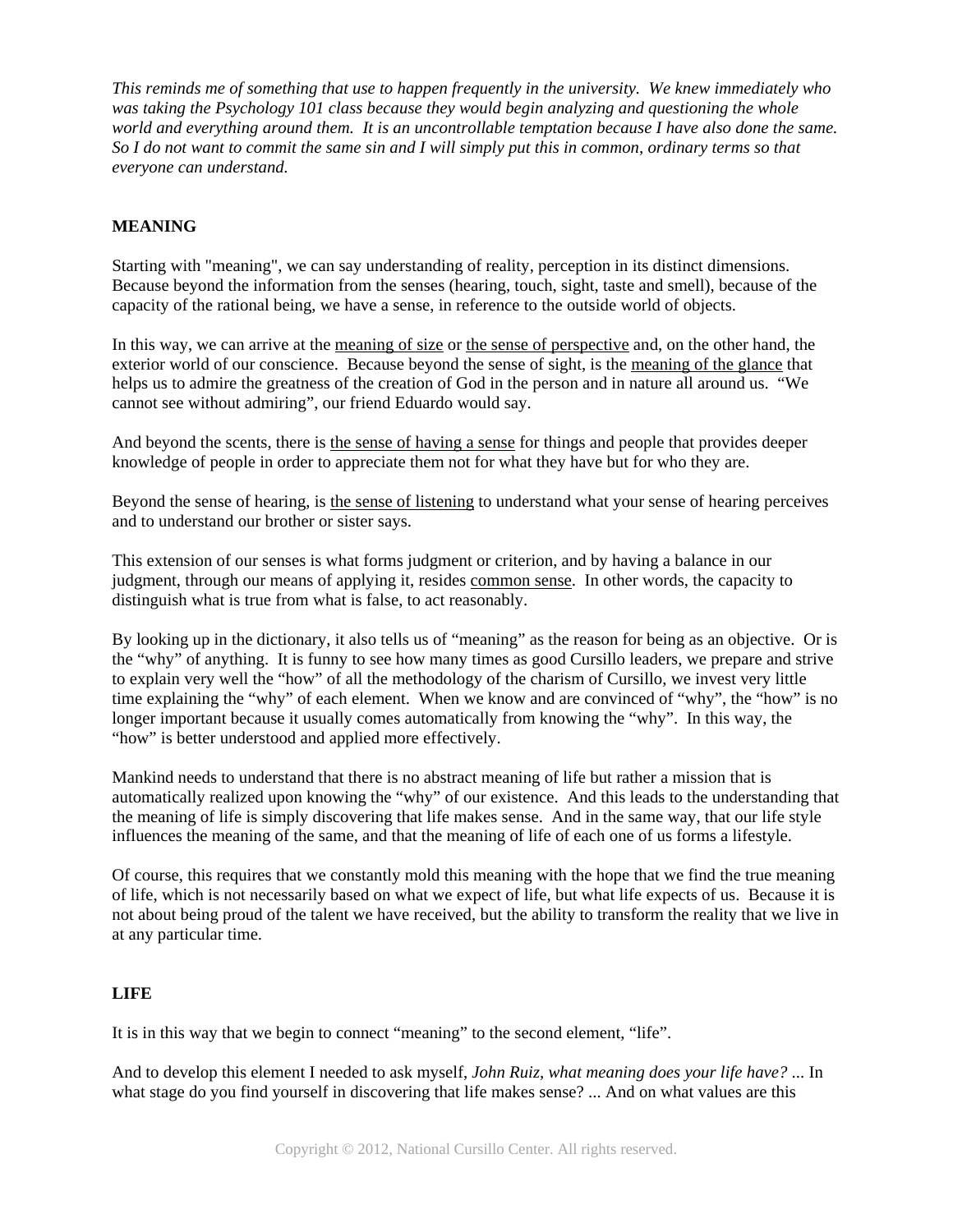meaning of life based on?

And I had to start from my own person, because we can never give what we do not have or do not live, no matter how much spiritual and intellectual knowledge we might have.

And furthermore, due to our academic and cultural education or the years we have lived, many times we begin to create values that are more comfortable and suitable for who we want to be, and we completely forget the Christian values, in other words the gospel of God that comes through Jesus Christ, and that can never change. Always seeking logic and scientific answers to everything that happens around us, we begin to distance ourselves from the presence of Christ and his values and begin to lose the true meaning of life. Little by little, we lose the balance needed for those Christian values, justifying all too well everything we want to be and do, in order to give life our own meaning to life. As a result, we begin to call what is "bad" "good".

We begin to call exploiting the poor, "good luck".

We begin to call laziness, "social assistance".

We call tolerating abortion "freedom of choice."

We call allowing pornography "freedom of expression".

We call coveting the property of others "having ambition" and seeking "success".

We call desiring another man's wife, "charisma".

We call killing the condemned "justice".

We call failure to discipline our children, "allowing the development of their self-esteem."

But on the contrary, we call our harsh behavior towards employees "discipline".

We call our indifference towards strangers around us "privacy".

We call the abuse of power, "politics."

And we call the absolute and spiritual values of our ancestors and God "obsolete and outdated."

And then we ask, why the world is like it is? ... Why are there so many suicides? ... Why are there so many famous and successful people that apparently have everything, who seek refuge in drugs and alcohol?... Why is it that people who appear to have everything in life need sleeping pills in order to sleep in peace? ...

The true meaning of life, which is actually the happiness all human beings seek, is not found in passing and relative values, but rather in the Christian values that according to the gospel of Jesus Christ. These are Christian values such as life itself, the dignity of each and every one of us, the truth, justice, generosity, goodness, humility, honesty, responsibility, and in the end, all that Jesus Christ himself taught us and left us in the gospel.

We forget, or do not know, maybe because nobody told us in a convincing manner that by living these Christian values, by living the gospel of Christ, we find a happiness that multiplies itself with each experience. We forget that that closeness to God Almighty can give us the inner peace that many times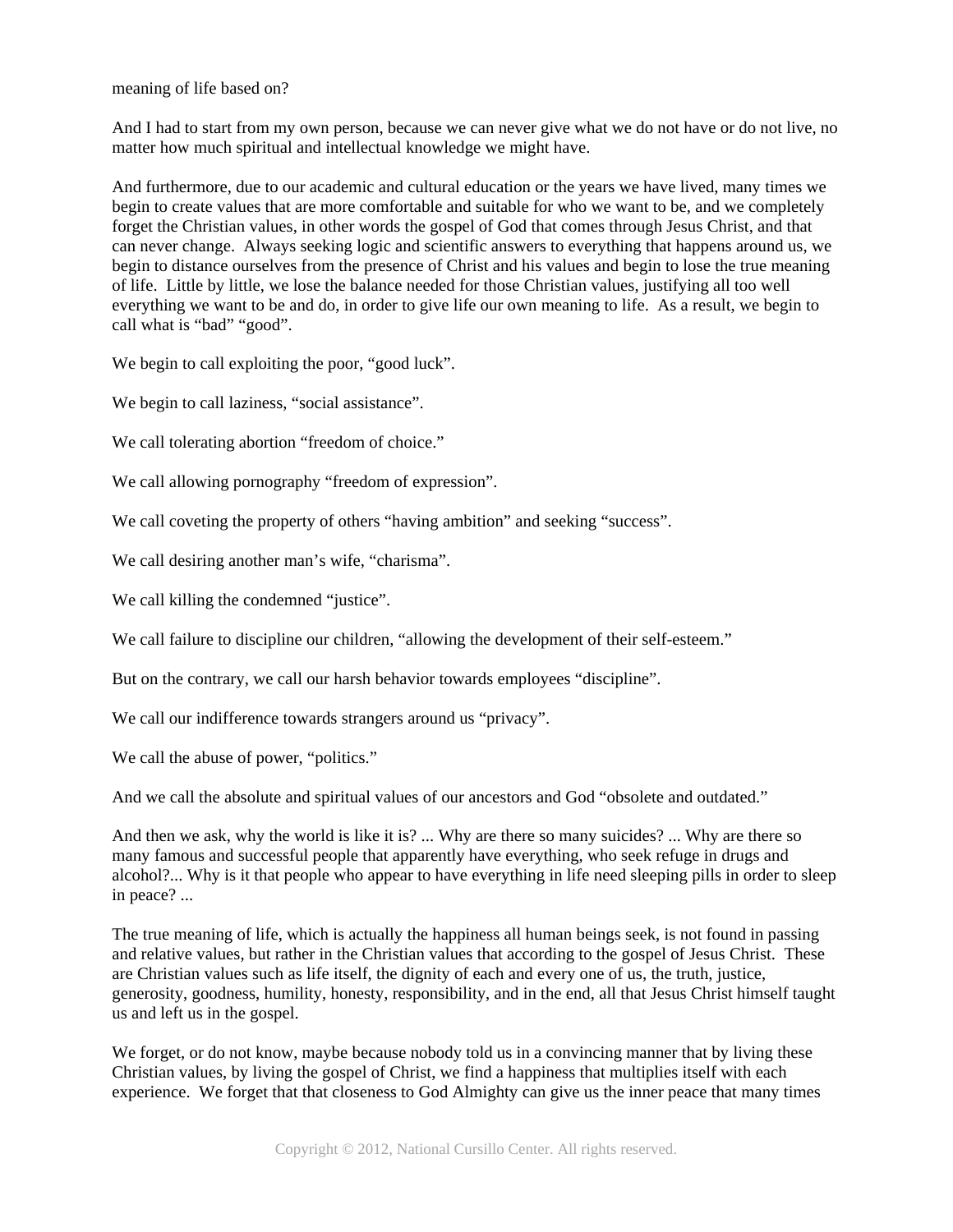we need in order to sleep and have a peaceful night.

By recognizing this peace and love in God, it helps us to accept its absolute value and to choose freely to try to live according to the values he left us through his Son Jesus Christ, and it helps us to see everything around us differently.

This helps us realize that life on earth is only temporary and that we cannot live as if we were to be in it forever, losing the opportunity to be happy.

It helps not only to see the problems that we have, but also the **Grace of God** that is always there to help us solve them.

It helps us to realize that what we wear is not as important as helping others to have something to wear.

It helps us realize that the size of our home is not as important as how many people we receive in it.

It helps us to understand that the great dream we have has no meaning in our life, nor for the Father in heaven, if we sell our conscience to obtain it.

These Christian values help us see clearly that our title or personality in life is not as important as the effort we put in to developing our talents in the best way possible.

Regarding friendship, it helps us to be conscientious, not of how many friends we have, but of how many consider us a friend.

And in these times of so much discrimination, this helps us to see, not the color of the skin of people, but the purity of their soul.

And inevitably, it helps us find happiness, sharing our life and our goods in fraternal love. That is to say, it makes our life full of meaning and happiness, because after all, our task as Christians is to make happiness and help rescue happiness that has been kidnapped and lost.

In brief, these Christian values give us the great capacity to complain less about the thorns on the rose stems, and instead enjoy the flower's most beautiful colors.

The true meaning of life, that this inner happiness can bring us, cannot be created or learned, but simply discovered since it is within reach to all human beings. It is the essence of our very being. To discover this way of life is to go about discovering we are God's children, brothers and sisters of Christ and living temples of the Holy Spirit. It reveals our own **contingency** and **transcendence**.

**Man is a contingent being** because he is, but he could not have been. In other words man receives his existence, he has being, but is not the being, and rather receives it continuously from the Only Being, that is our God Almighty. And I repeat, that we receive it constantly because although we are aware that we were created in His image **and likeness**, due to the relative values and reactions in the face of our reality, we remain with the image **and we forget the likeness**. "There is no worse atheist than the one who calls himself Christian, but acts like an atheist".

Man needs to understand that before going to God, he comes from Him, and continues to come from Him, because his existence is a continuous and uninterrupted receiving from Him. Thus, man is not only a being in existence with others or with the things around him, but constitutively also can be fully open to the will and to the reality of God.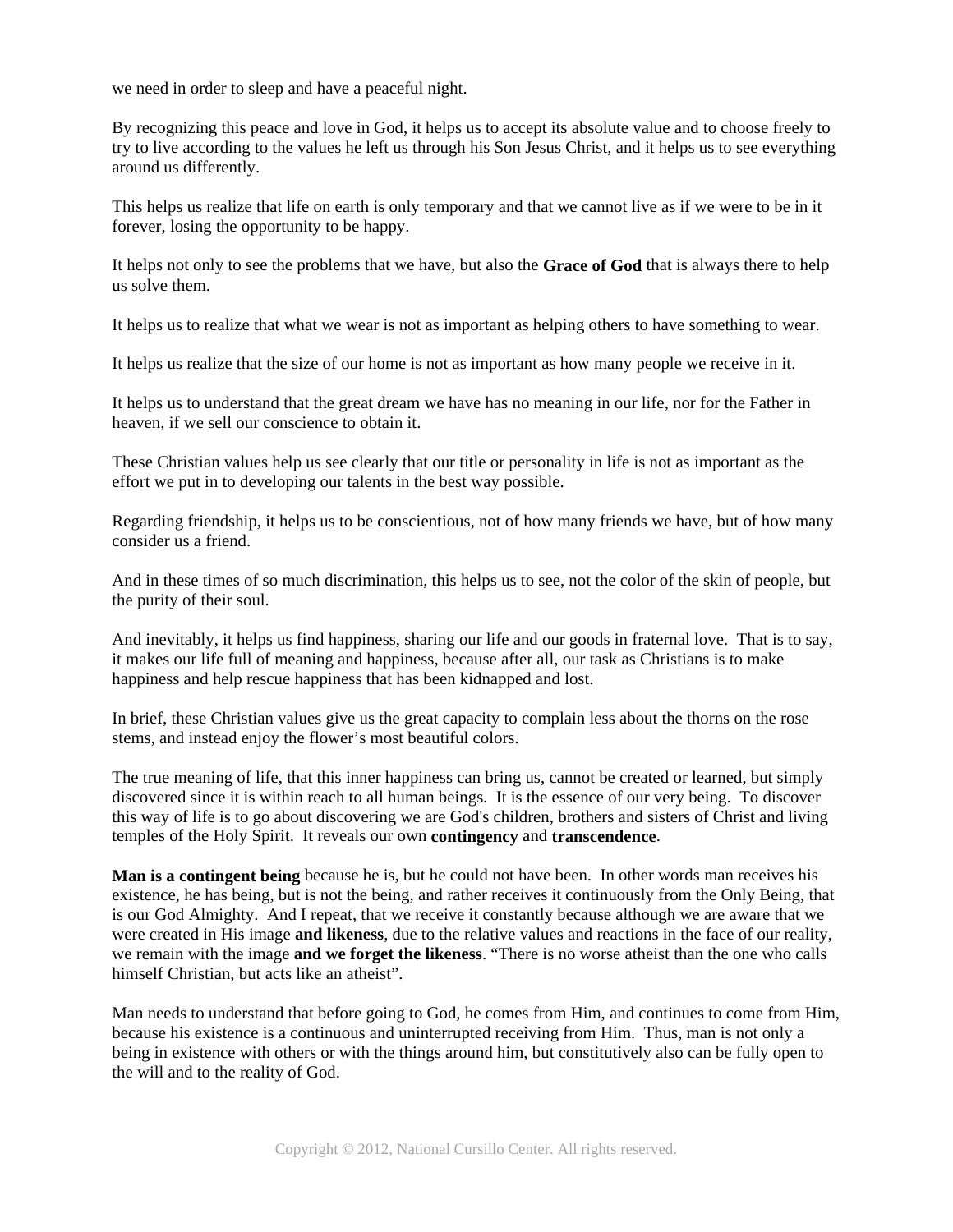The dictionary says *transcendence* means to go beyond a limit. This is of special importance with respect to the belief in immortality of the soul and in a final judgment and definitely in the belief in God that becomes in the main object of the transcendent dimension. Man transcends in the measure that he continually changes and transforms his life and his world and is automatically driven beyond his time and space. Also, as a human being, man is social by nature and cares for others and for future generations. Francisco Forteza said in the First Conversations of Cala Figuera that "Man, is a process of process, processing itself, a reality of realities becoming a reality."

In other words, man has the capacity of conviction, decision and constancy for constant and individual growth and the achievement of an ideal that gives meaning to his life. But his growth needs to be born from within, without any manipulation or imposition. And in the process of this growth, we may find ourselves alone for a time because we do not all grow at the same speed. And perhaps we cannot walk at the same speed or rhythm as the person or persons we would most like to be with. But further ahead, we can be sure to find ourselves with others with whom we share an affinity and we can walk together for a while appreciating, understanding and loving one another. What is more, those who we leave behind, can also catch up to us, join us again, or go by us and leave us behind. **All this motivates us to continue growing and discovering moment by moment, the love and friendship of Jesus Christ, who is the one who truly gives us the true meaning of life.** 

During this process of transcendence, we must also be aware that we may lose a friend, but our faith makes sure that we win another 20. What is more, we may lose that job and pay that we value so much, even though it totally consumes us. But the gospel assures us we will gain a better one that will give us the time to give God his due priority and enjoy his presence through spending time with our loved ones. We also may lose that car we love so much, but we would learn to walk and admire and value the people and nature that we have not discovered yet. **The bottom line is, that when the meaning of life is based on Christ and his gospel, we cannot be afraid of losing any possession.** Because it seems that when God takes one, it is only in order to open our hand and give us something better.

*I cannot stop thanking God for having allowed my wife Conchita and yours truly to live the experience of the Cursillo at the beginning of our professional career, since we learned to work to live, and not live to work. Also, by giving God the priority, just like the gospel says, he has given us everything we need to attend to our children and grandchildren needs and retired at the first opportunity. As a result, after 9 years of retirement, we are still attending to the same needs and in addition, traveling and making friends in the name of Jesus, in many different parts of the world. And in all facets of our life, we have been able to confirm the significance of a message that I received on the internet that said that God answers in three different ways:*

*The first way is when you ask him for something and he immediately says "yes". This makes us very happy and confirms the greatness of God's love.* 

*The second way is when we ask for something and he says, "Not now wait a little more". We kind of don't like this answer and start complaining and asking "why not, when all that we are doing is for him".* 

*The third way is when we ask for something and he says, definitely "NO!" Here we get so upset, that we don't even let him finish the sentence to tell us why not. We do not wait for him to say, definitely no because I have something better for you!* 

*My wife Conchita and I can confirm the third way in the whole course of our lives after the Cursillo. And personally, I would say that even before the Cursillo, because reflecting on my whole life, I can confirm that thanks to my mother's prayers, the Lord has always given me something better*.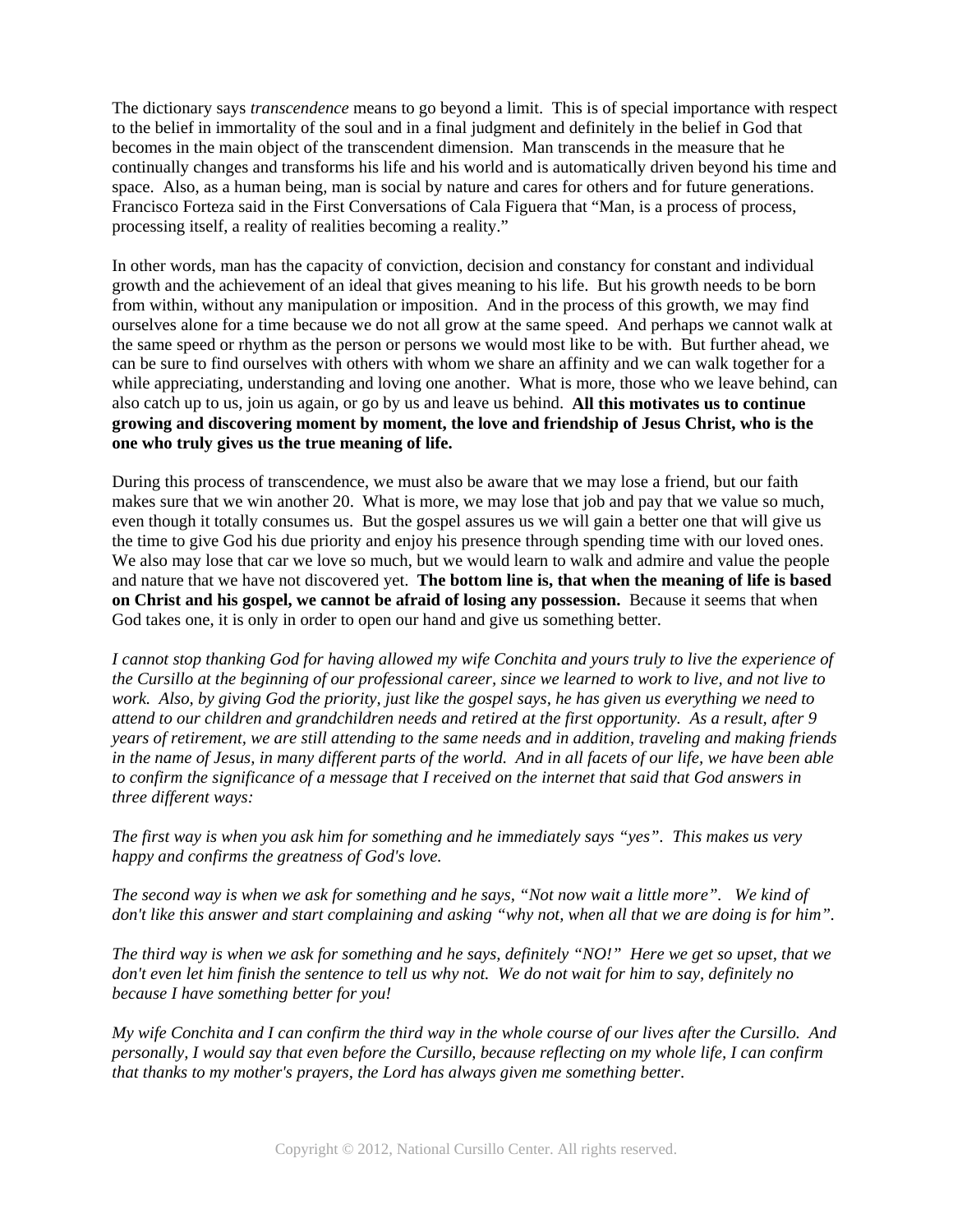The growth and the search for the true meaning of our life is not limited to any specific stage of our lives in this world. Our hope and vision cannot be limited to any stage of our earthly life. This would make us become like things, that are used and then thrown away.

When we base the entire meaning of our lives only a certain stage or on the relative values of the world, of which Cardinal Joseph Ratzinger, now his Holiness Benedict XVI spoke about, we make the meaning of our life something that is temporary that ends up making us into that "thing" that will be disposed of at the end of our earthly life.

I assume that all of us here present are fully convinced that man was not created simply to be born, grow, reproduce and die. That would place us at the same level with the plants and irrational animals, as we were told one day in the Ideal Rollo. Man was created not only to be born, grow, reproduce and die, but rather with the capacity to live forever.

Reflecting on these concepts a little I want to ask you a question. And I certainly do not hope or want you to give me the answer, but rather your answer to yourselves; *what stage is each of us at in this room, on discovering that life has true meaning? ...* 

# **BEING A PERSON**

**When we recognize and freely allow the values of God to give meaning to our lives**, we cannot do anything less than inject into every process the third element of the "person", as I have been saying, because you cannot speak of the meaning of life without speaking of the person. Because what meaning would all I have said previous have, without God finest creation in the world? ... What would life be without that which God created in his image and likeness? ... What would all the meaning of life be without the person? ...

In the person is the core, the nucleus, the freedom to choose good or bad and the mentality to have the criterion to discern what is right and what is wrong. The person is the heart of life and it needs to be very clear what it means to "be a person" in order to understand the meaning that gives all of life, both on earth and eternally.

Right now I could quote the entire rollo on "the person" that Francisco Forteza gave us in the First Conversations of Cala Figuera because it was very explicit and covered all aspects and elements that relate the being a person with the foundational charism. If you have not read it, it is critical that you read and re-read it until it has penetrated your being and is a reality in your life and your way of thinking.

I say this because I have read it many times and have even presented rollos on that subject. But when I opened it again to refresh my mind, it seemed as if I was reading it for the first time. Perhaps that is because I am starting to lose it in the mind, a little or a lot. But it was fascinating to read it again and confirm the beauty of being a person and the great possibility and honor we have of projecting the image of our creator in our way of life.

I am thinking of the mentality that *there is no need to fix something that isn't broken,* nor to make things that have already been made, or write about something that is already written. Since I am obedient, I will attempt to give this subject a common ordinary perspective, so that people like me can finally understand. So any similarities to what Forteza or Eduardo already wrote, you can be sure it came from them. And it just cannot be any other way, when almost everything I know and I am trying to live of this Foundational Charism of Cursillo in Christianity came precisely from these two men.

According to the dictionary, *the person* is defined as "a rational being that is aware of himself and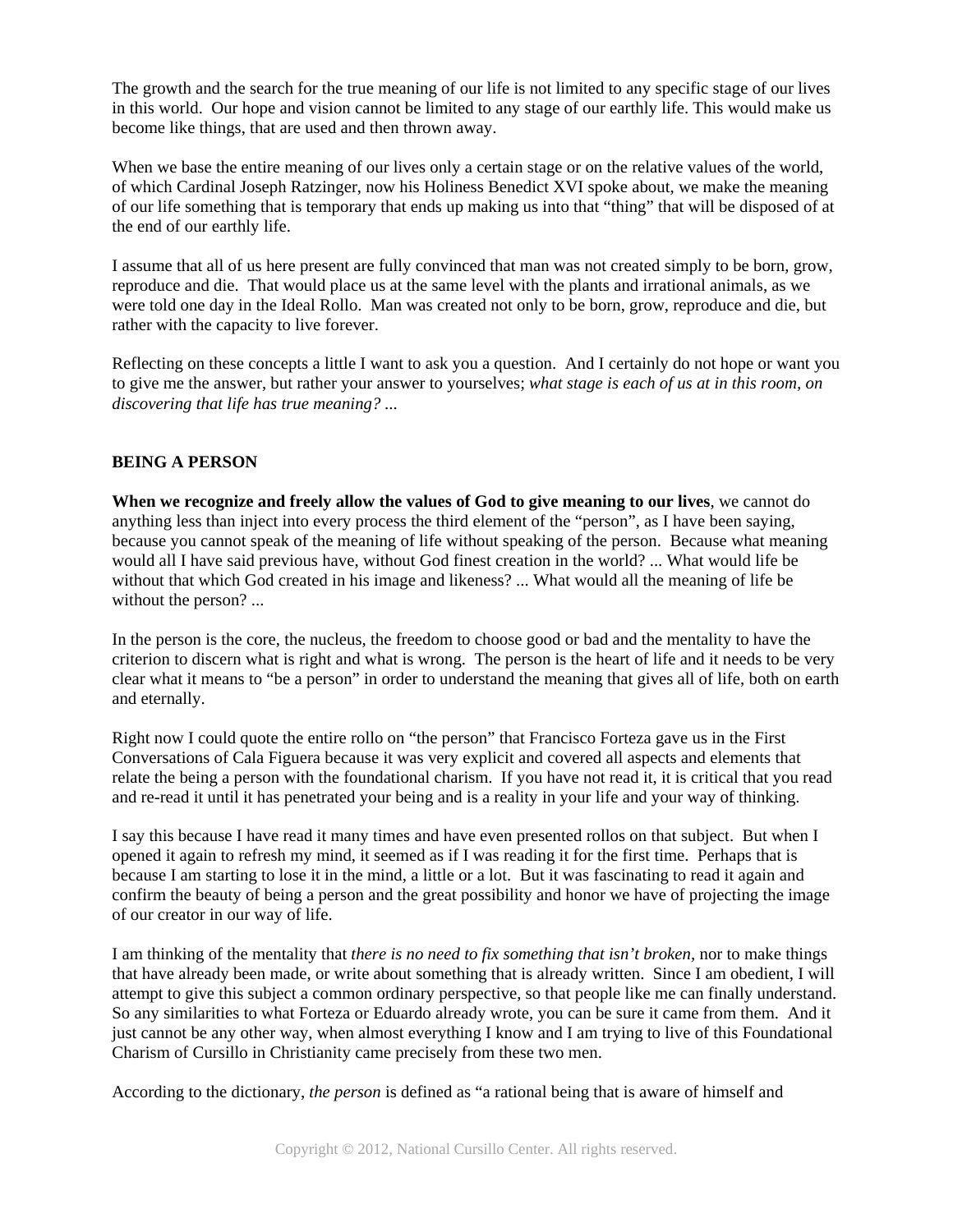possessing a self-identity." It also defines the person as "a being gifted with capacity as well as intelligence and free will corresponding to its humanity, by which a person is a rational being aware of himself and his actions, with self- identity and totally independent." Saint Thomas Aquinas also says, **"Man is a unique substance of a rational nature"**.

This *person* is someone who is able to think because they have intelligence, and is able to want because they have free will, is able to decide because they have freedom, and is capable of love because they were created by God. The Catechism of the Catholic Church # 362 says, "We were created in the image and likeness of God" which means that not only do we have a body, but also a spirit which we call the soul.

We are not divine persons, although some truly pretend to be, as only God can, nor are we angels who have only a spirit. God gave us a *body and a spirit* united in such a way that only allows us to be human persons.

If we only had a body, we would be used as objects are, and then disposed of. If we only had a soul (spirit) then we would be like the angels who cannot be seen or touched. *But as human persons we are the union of the two elements.* The two elements are essential to our own dignity and we need to give them the same attention.

Every human person is responsible for taking care of their body as much as their soul, giving each the attention it deserves.

And when we die, our bodies return to dust again, but our soul, being a spirit is immortal and cannot die. On the day of the final resurrection, our soul will be reunited once more with its body, as we hear at the end of the prayer of our creed : "... We pray for the resurrection of the dead and in the life of the world to come."

God created all human beings so that as humans we might enjoy eternal life. This means that not only on earth, but also in heaven, will we enjoy both physical as well as spiritual happiness. Although our body will be different from the one we have now, it will be like that of the risen Christ.

In this respect, all human beings are equal and we have the same value. God gave us all one body and one soul. And as rational animals, he also gave us intelligence, free will, freedom and the capacity to love. And therefore, there should not be differences between us!

Jesus Christ always gave us the example of treating all men with the same love and respect. He came to the world to be close to all men, but above all, *the most sinful* because they were the most in need of being called to change their way of life. In this we can find one of the fundamental ideas of the mentality of the foundational charism of Cursillo, "**The Cursillo was created with the far away in mind although not exclusively**".

Why did Jesus act like this? ... Because he knew that God, his Father *had made all men with the same value* and that all deserved to hear his word in order to have the opportunity to change, to save themselves and enjoy eternal happiness. We all have this same dignity because we are human persons.

I can never forget the words of our Holy Father John Paul II during his visit to New York. "**There is still a great multitude of people that need to be touched by the love of Christ.**" Pope Pius XII thought the same, and so did Euardo Bonnin Aguilo when he was seeking the way, *so that the message of the love and friendship of Jesus Christ could reach those furthest away.*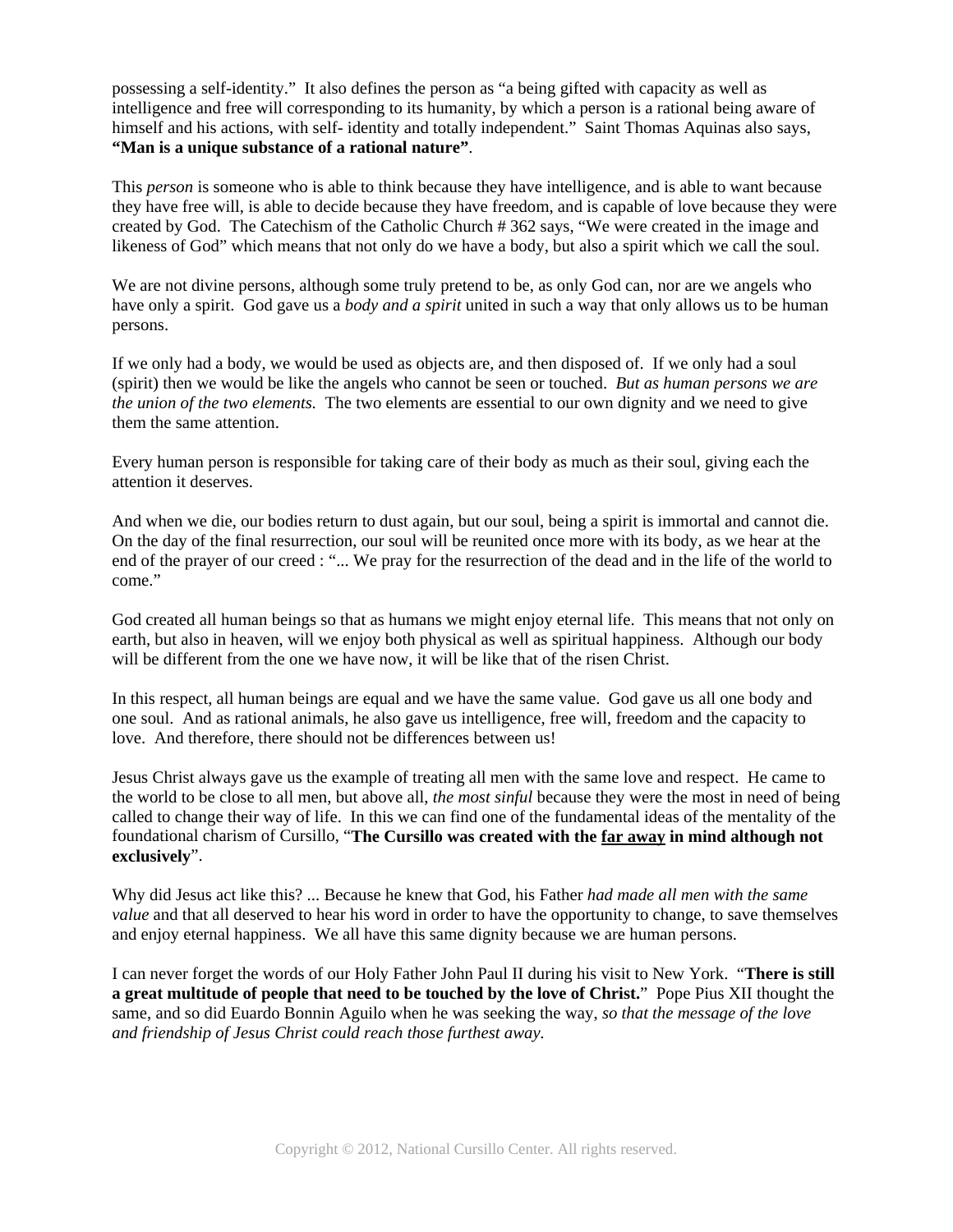### **PEOPLE ARE DIFFERENT**

Now, even though he created us all with the same value and dignity, he also made us very different. And its a good thing that he did. Can you imagine how boring that would be ...?

When we introduce ourselves to each other, we realize that each one of us has a name, each of us likes different things and we do different things, we have different families, some are tall, others are shorter; some of us have dark hair and others lighter, and some are more beautiful, like my wife Conchita says. Others are more skinny and uglier, and finally some of us like *some things* and others like *others*.

But the biggest difference is that God has created each one of us for a special mission that no one else can accomplish. God made us "original and one of a kind" giving us different characteristics, so we can accomplish in the best way possible, the distinct mission he has given us. And of course **we are all important to God**, but not in "a bunch", rather, **God loves each of us individually**.

These characteristics, that God gave to each of us and that make us different from each other, are called qualities or talents, and to use them for good keeps us different and gives us an opportunity to be better people.

The qualities may be the very simple things, but still these are things that God gave to us in order to be better people and, in this way, accomplish our mission in the place, the state and condition of life he wanted for each of us.

God wants us as we are, but he also wants us to develop our talents and skills and achieve more good things for us and for those around us in this life and in the future.

Ever since the beginning of his existence, man has been a person foremost above any personality that life has offered. The personality is more important and bigger every day, as the person that incarnates that personality is every day, a more and better person.

I do not like to refer much to the Old Testament. Because of my limited knowledge, I always get into trouble. But I need to mention how, from the beginning of the beginning, God created everything on the earth and placed it at the disposition of man. Genesis says, "The Lord God took the man and placed him in the Garden of Eden, that he might care of and cultivate it" (Genesis 2: 4-9, 15-17). What a great honor! ... But also notice another thing of how, from the beginning, in this same chapter of Genesis, God also placed certain conditions. "You may eat from all the trees of the garden, but the tree of knowledge of good and evil, do not eat, for the day you eat it, you will have to die."

Within the "freedom" that God himself gives, the man is called to be free, that is, to build his own personality and take responsibility for his actions, to form his way of being, and to acquire a series of values that give meaning to his life.

In order to achieve this, man has to be open to transcendence. And consequently, throughout all their life, man and woman constantly ask themself several questions regarding their existence: *Where do I come from? ... What is the meaning of my life? ... Where am I going? ...* 

It is because of this that the charism of Cursillo simply seeks for the person to know themselves fully, in order that, from their own being, they go about discovering the origin of their existence and might freely arrive at the conviction and decision, **that what gives true meaning to life is to be filled with the gospel of Christ.** 

For this, the charism of Cursillo teaches us to believe in our person; in our worth, in our talents, our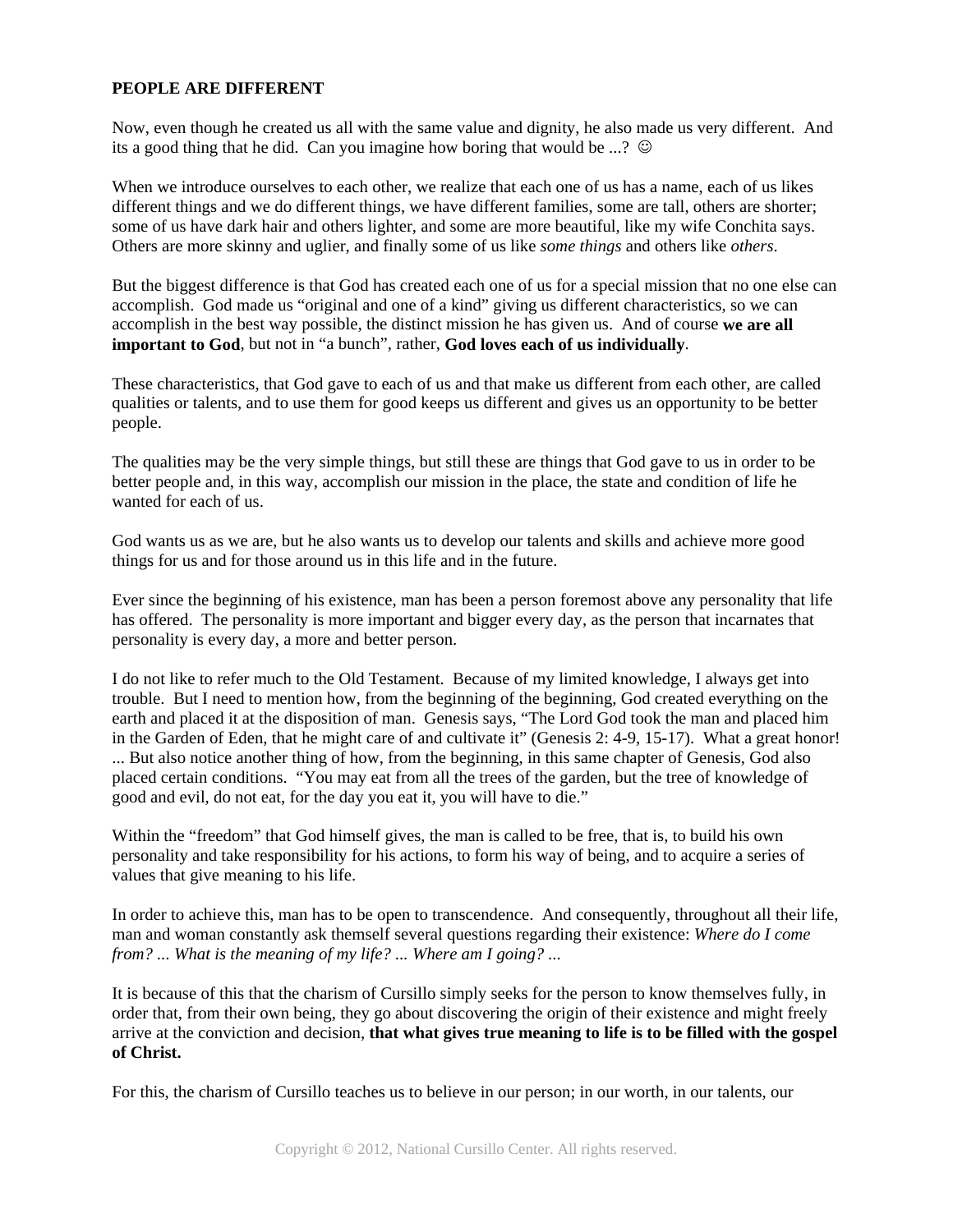potential, and dignity as persons.

It teaches us to respect ourselves and respect others, not for what they have or may give, but because they are human persons, brothers in Christ and living temples of the Holy Spirit.

It teaches us that we are free and we must respect the freedom of any and all around us. That at all times and places, we feel completely free.

This relationship of love and friendship with Christ means and presumes that we live it, and share it, in any **environment** in which we move.

**Environment, being not the structures, but in any place where we have a human inter-relationship**. It is simply to be that "human being that God wants us to be", **within the square meter that surrounds us**, 24 hours a day.

Later in the same book of Genesis (2:18-25), God also says: "It is not good for man to be alone, I'm going to make someone like him to help him... And from one of his ribs he made a woman and brought her to the man".

With this we can see the greatness and the great love with which God created man and woman, that we might live in community. He had always thought for them to live, not isolated, but in community. And of course, I do not think this only refers to the union of man and woman but for all mankind to live in community.

We cannot forget that we all think different and have different qualities and talents, not to compete or make us more than others, but so that we could complement each other and realize the need we have for each other to create the climate for community that gives testimony of the **true meaning of life of being a person**, which is nothing less and nothing more, than **to allow that Christ within us to continuously grow and radiate from every pore of our skin in every moment of our life.**

In the first letter of Paul to the Corinthians 3:16**-**23, Paul says brothers: "Do you not know that you yourselves are God's temple and that the Spirit of God lives in you? If anyone destroys God's temple, God will destroy him; for the temple of God is holy and you together are that temple."

We need to be docile and keep the capacity of wonder like a child, so the Lord can do great things with each one of us. As it says in the Gospel of Mark 10:13-16; "Let the children come to me; do not prevent them for the kingdom of God belongs to such as these. Amen, I say to you, whoever does not accept the kingdom of God as a child, will not enter it".

Picasso, the great painter also commented one day, "When I was 10 years old, I painted like the best painters of my time. But 50 years had to pass to paint the same way."

We cannot lose that capacity to wonder that helps us grow, moment to moment, with everything that happens around us. To keep the mind and the heart permanently open to the gospel, to accept people as they are, to realize the way in which their own talents complement us, and to be current each day with the entire reality, gives us the mentality and consequently the criterion necessary to understand and appreciate the greatness of *being a person*, and the meaning *this being* gives to our lives.

John Paul II said to us on April 28, 1983, "It is not sufficient to reflect generously on the love for humanity: we must specifically love he whom the gospel calls neighbor, whom is close to us to whom we grow close".